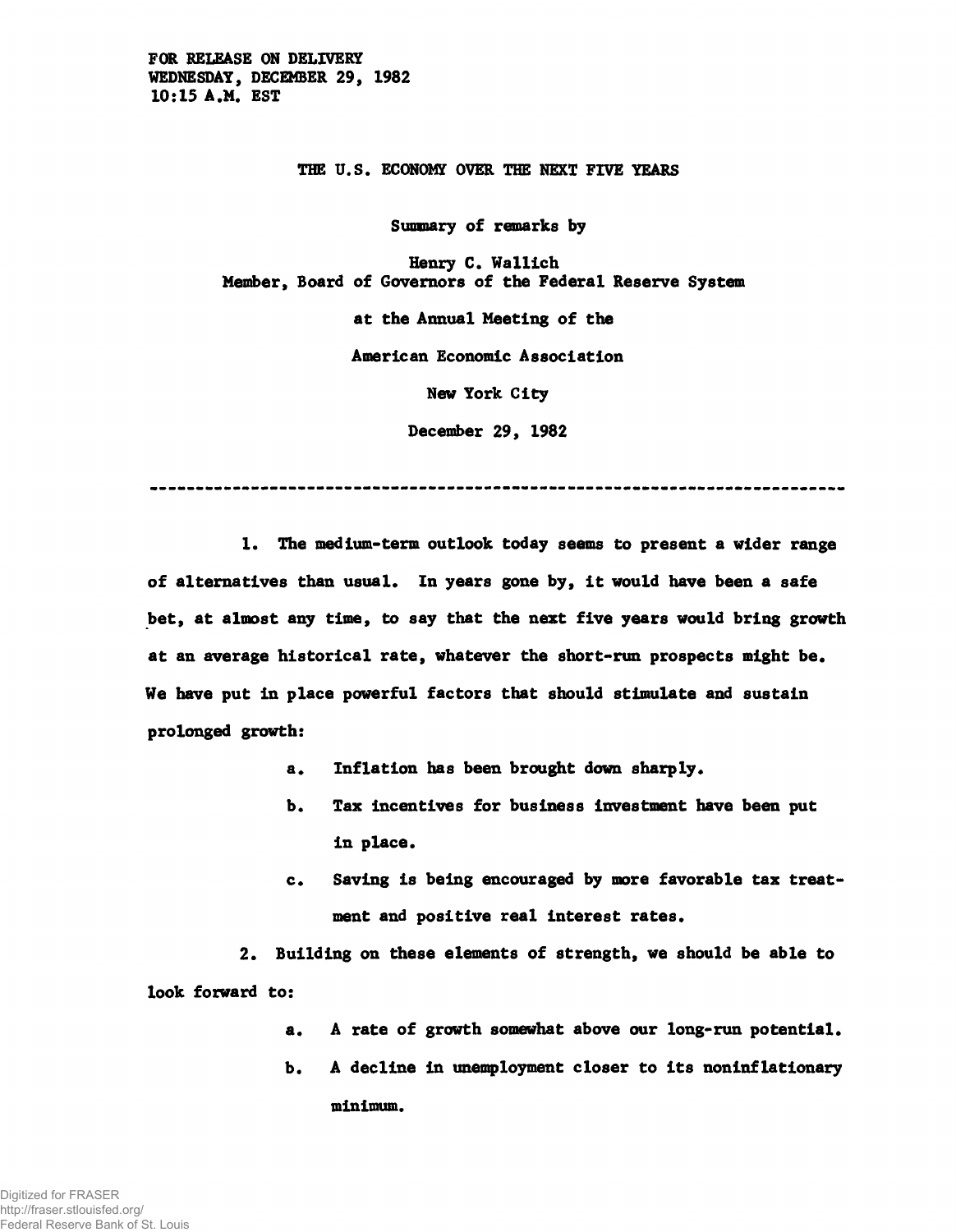**c. A continued decline in inflation to not far from zero.**

**d. A corresponding decline in interest rates.**

**3. This is the optimistic scenario. But there is another set of possibilities:**

- **a. Abandonment of anti-inflationary policy leads to a quick burst in economic activity.**
- **b. Inflation reaccelerates while interest rates are held down.**
- **c. We continue the sequence of cycles of ever higher inflation, eventually higher interest rates, and then renewed recession with still higher unemployment.**

**4. I do not regard this scenario as likely because it requires a** combination of mistakes in policy to materialize. But in order to achieve **the optimistic scenario, a number of problems need to be dealt with.**

- **a. Ways must be found to deal with the enormous structural budget deficit of perhaps \$100 billion that now seems to stretch into the indefinite future.**
- **b. High unemployment must be dealt with not only through cyclical recovery, but by more targeted means.**
- **c. High real interest rates, largely a product of the budget deficit, need to come down.**
- **d. Protectionist pressures need to be resisted.**
- **e. The enormous current-account deficit in the balance of payments now in prospect must be reduced and, in the short run, financed without damage to the dollar.**
- **f. Inflation must be reduced as close to zero as possible.**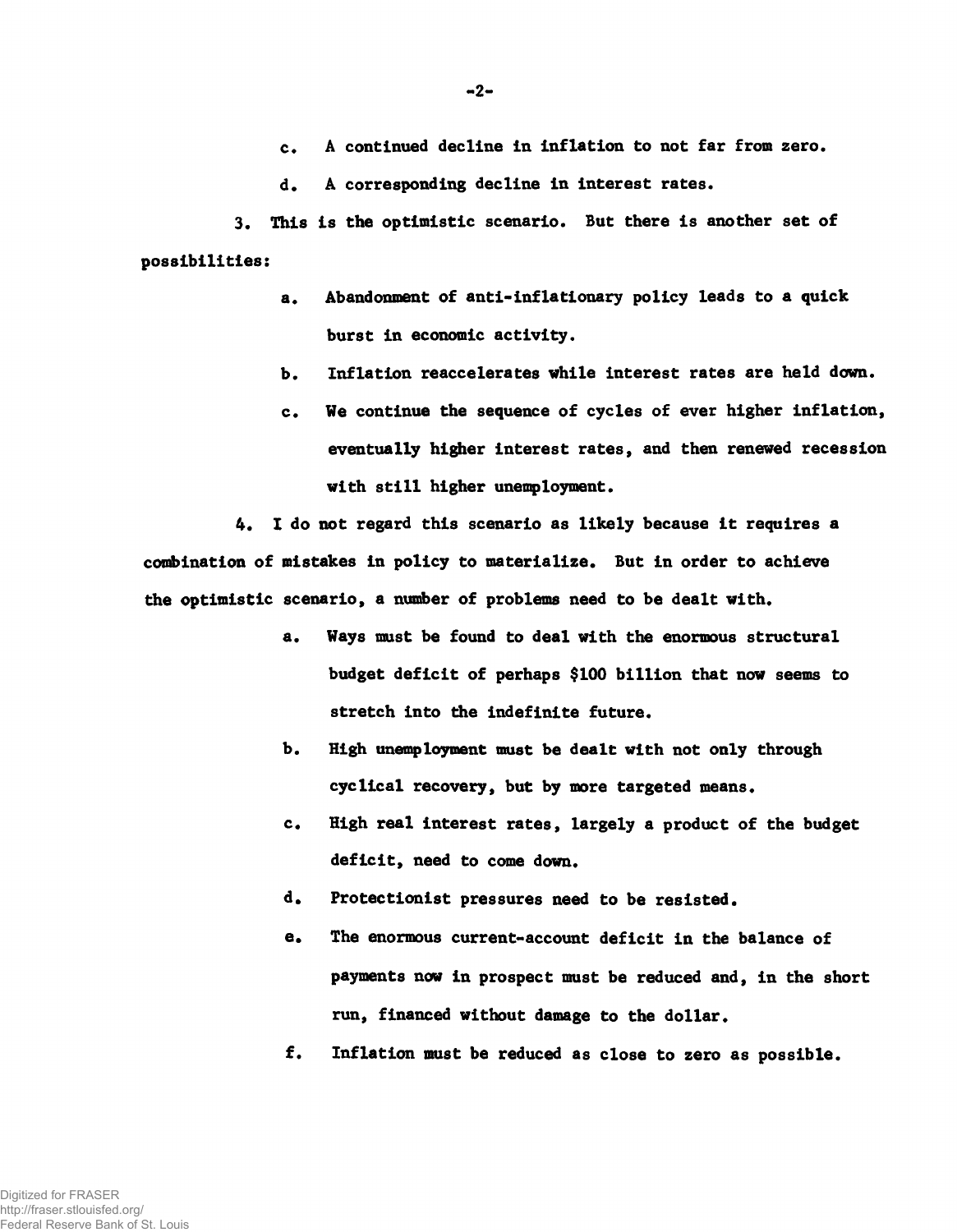**5. Host of these problems are self-inflicted. Their cure is at least in part in our hands. There are other possible difficulties outside our control which, however, would become more manageable if we put our own house in order.**

- **a. The pervasive economic weakness abroad, in industrial as well as in developing countries, with possible repercussions on the world financial system.**
- **b. Mounting protectionism abroad.**
- **c. The ever-present possibility of adverse political events abroad and the consequent risk of a new oil shock.**

**6. If inflation continues to diminish, Federal Reserve policies will continue to play a role in the economy, but a less conspicuous and controversial one. Two main questions will need to be answered.**

- **a. Will it be possible to continue an effective antiinflationary policy?**
- **b. What are the techniques by which Federal Reserve policy should be implemented?**
- **7. As to the orientation of policy,**
	- a. A continued effort to bring inflation down appears **essential, even though the objective of perfect pricelevel stability may not be reachable.**
	- **b. Calling off the effort on the grounds that enough has been achieved is likely, later if not immediately, to lead to a new resurgence of inflation.**
	- **c. Even at 6 percent inflation, the tax system still generates serious distortions and makes real rates for many lenders and borrowers negative.**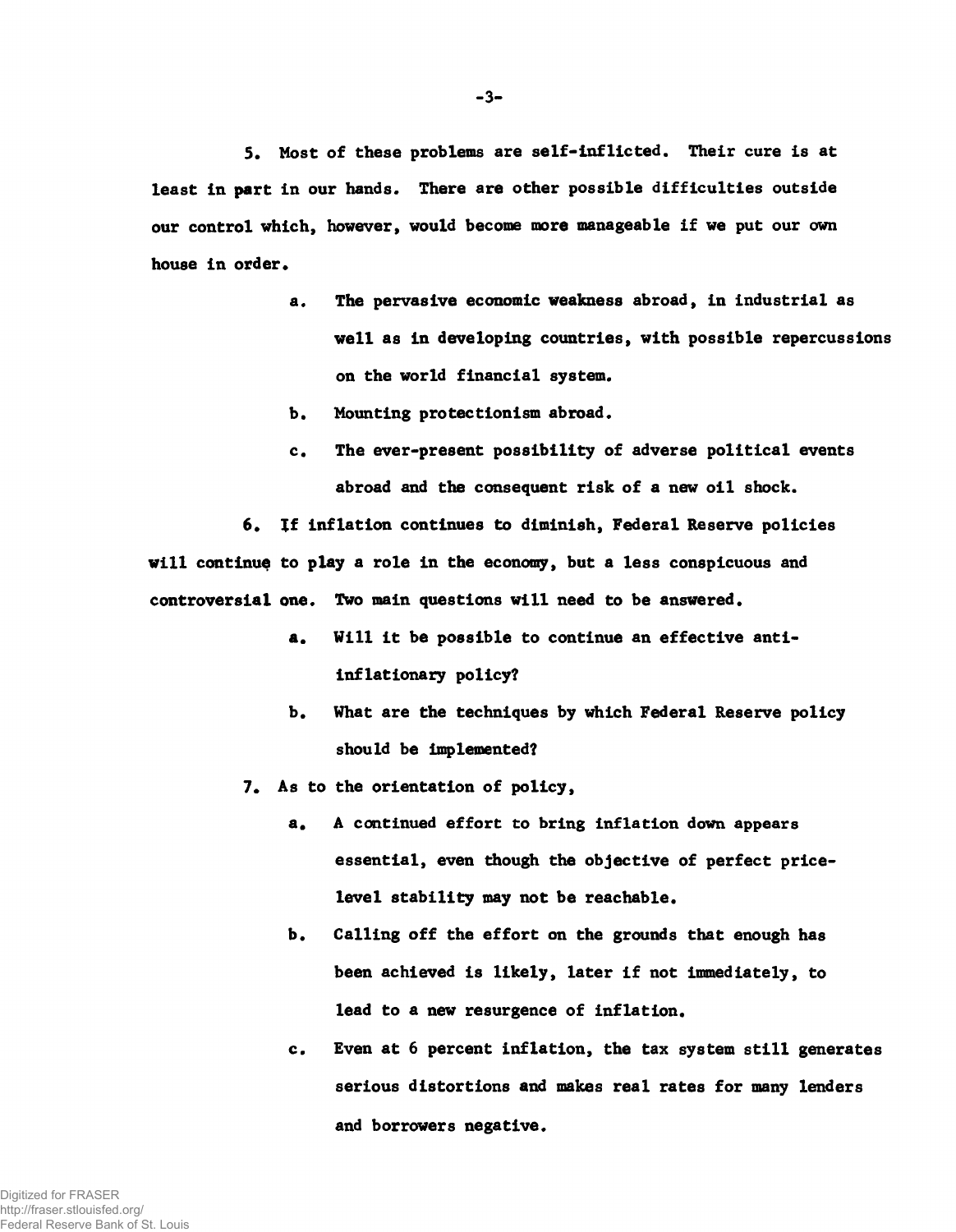**d. Falling unemployment and stable growth are not inconsistent with continued disinflation. On the contrary, they could not be long maintained, even if temporarily achieved, at high rates of inflation.**

**8. The effort to bring down inflation has been costlier than it would have been had not almost exclusive reliance been placed on monetary policy. To reduce dependence on monetary policy for this purpose, we should**

- **a. Move to a less stimulative fiscal policy that would add to downward pressures on real interest rates.**
- **b. Restrain government price-raising actions, in the form of protectionism, regulation, price supports, inadequate antitrust action, minimum and mandated wage increases.**
- **c. As a mild form of incomes policy, we might explore profit sharing and year-end bonuses as means of making moderate wage increases acceptable.**

**9. If it turns out that we cannot make further progress against inflation, we should make adjustments in our tax** structure **and debt management practices so as at least to soften the damaging effects of inflation, by**

- **a. Eliminating the taxability of the inflation premium in the interest rate to lenders and its deductibility to borrowers.**
- **b. Enabling savers who wish to protect their saving with an opportunity to buy an indexed security.**

**An ending of inflation clearly would be much preferable to measures like these.**

-4-